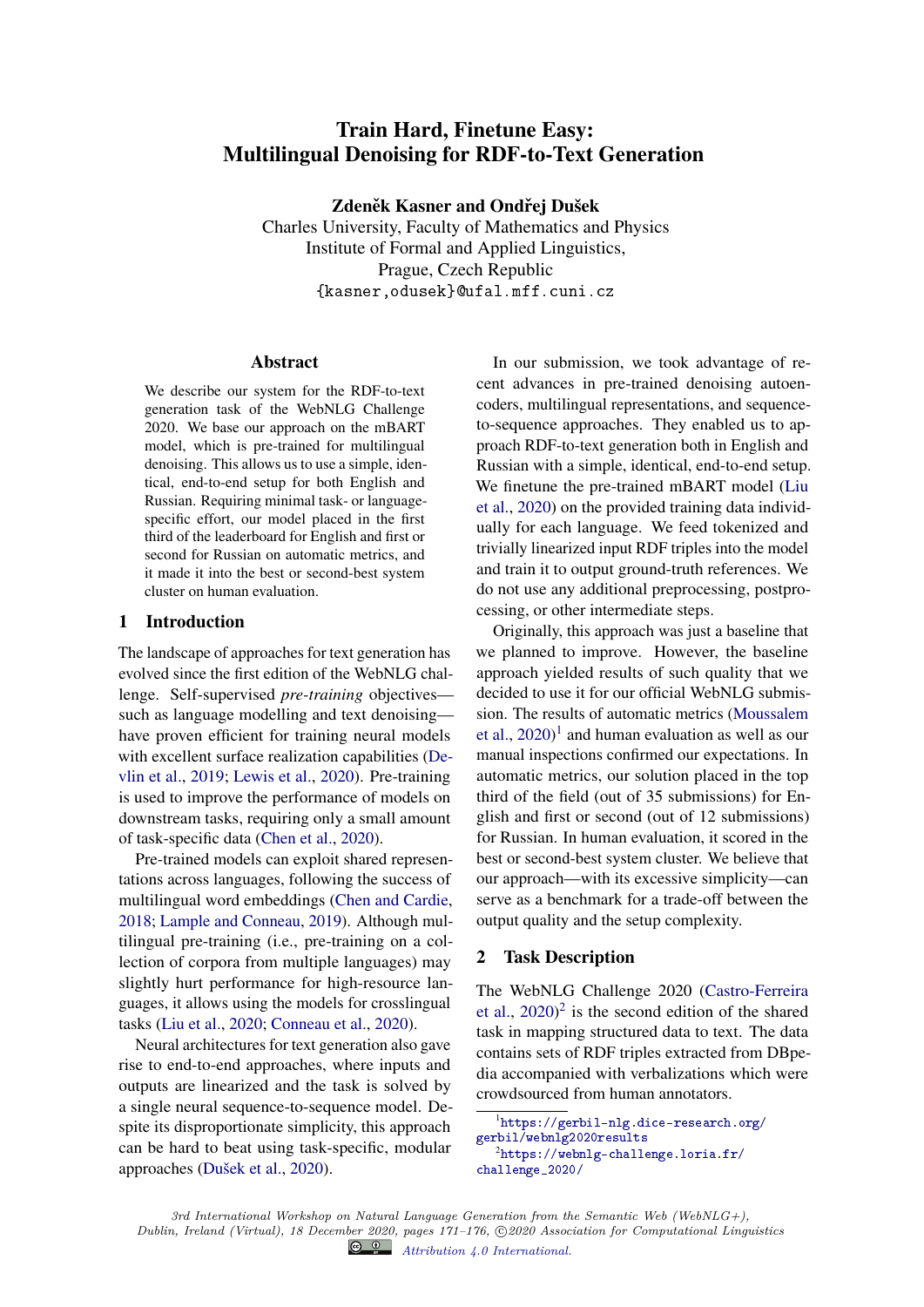

Figure 1: Our setup is simple: after tokenizing and linearizing the RDF triples, we finetune two separate mBART models for English and Russian using provided training data. We submit the unprocessed output from each model.

The original challenge (Gardent et al., 2017a,b) included 10 categories in the training data: *Airport, Astronaut, Building, City, ComicsCharacter, Food, Monument, SportsTeam, University*, and *Written-Work*. Each set of triples included several verbalizations to promote lexical variability. WebNLG 2020 includes several extensions:

- (1) It is *bilingual*: in addition to original English data, a new portion of the dataset with Russian lexicalizations is provided, giving rise to a new task of generating text in Russian.
- (2) It is *bidirectional*: in addition to RDF-to-text generation, the challenge also includes a task on text-to-RDF semantic parsing. (We did not participate in this task.)
- (3) It includes 6 *new categories*: 5 unseen categories from WebNLG Challenge 2017 (*Athlete, Artist, CelestialBody, MeanOfTransportation, Politician*) and 1 new category (*Company*).

## 3 Multilingual Denoising

*Denoising autoencoders* are trained to take a partially corrupted input and restore the original undistorted input by minimizing the reconstruction error (Vincent et al., 2010). On top of regular autoencoders, the model is forced to extract high-level features from the input distribution to filter out the noise. With a suitable noise function, denoising autoencoders can be trained in a self-supervised way on large datasets.

BART (Lewis et al., 2020) is a denoising autoencoder with an objective of restoring a corrupted document. The model uses an encoder-decoder architecture: the bi-directional encoder encodes the

corrupted input; the left-to-right decoder aims to restore the original, undistorted input. The model can be seen as a generalization of both BERT (Devlin et al., 2019) and GPT-2 (Radford et al., 2019).

Adopting BART's objective and architecture, mBART (Liu et al., 2020) is pre-trained on the large-scale CC25 corpus extracted from Common Crawl, which contains data in 25 languages (Wenzek et al., 2020). The data is tokenized using a SentencePiece model (Kudo and Richardson, 2018) trained on the training corpus with a vocabulary of 250,000 subword tokens. The noise function of mBART replaces text spans of arbitrary length with a mask token (35% of the words in each instance) and permutes the order of sentences. The model uses the Transformer architecture (Vaswani et al., 2017) with 12 layers for the encoder and 12 layers for the decoder (∼680M parameters).

### 4 Our Submission

We formulate the RDF-to-text task as *text denoising* and train mBART to solve the task individually for each language (see Figure 1). We use the provided XML WebNLG data reader<sup>3</sup> to load and linearize the triples. For each triple, we use the flat\_triple() method which converts each triple into the following format:

$$
\mathtt{subject} \hspace{0.2cm} | \hspace{0.2cm} \mathtt{property} \hspace{0.2cm} | \hspace{0.2cm} \mathtt{object}
$$

Note that the constituents of the triple (subject, predicate, object) are only marked positionally, without any extra tags. We use a token not present in the training data  $("\rightarrow")$  for delimiting individual triples to avoid extending the model vocabulary. We linearize the triples in their default order.

 $^3$ <https://gitlab.com/webnlg/corpus-reader>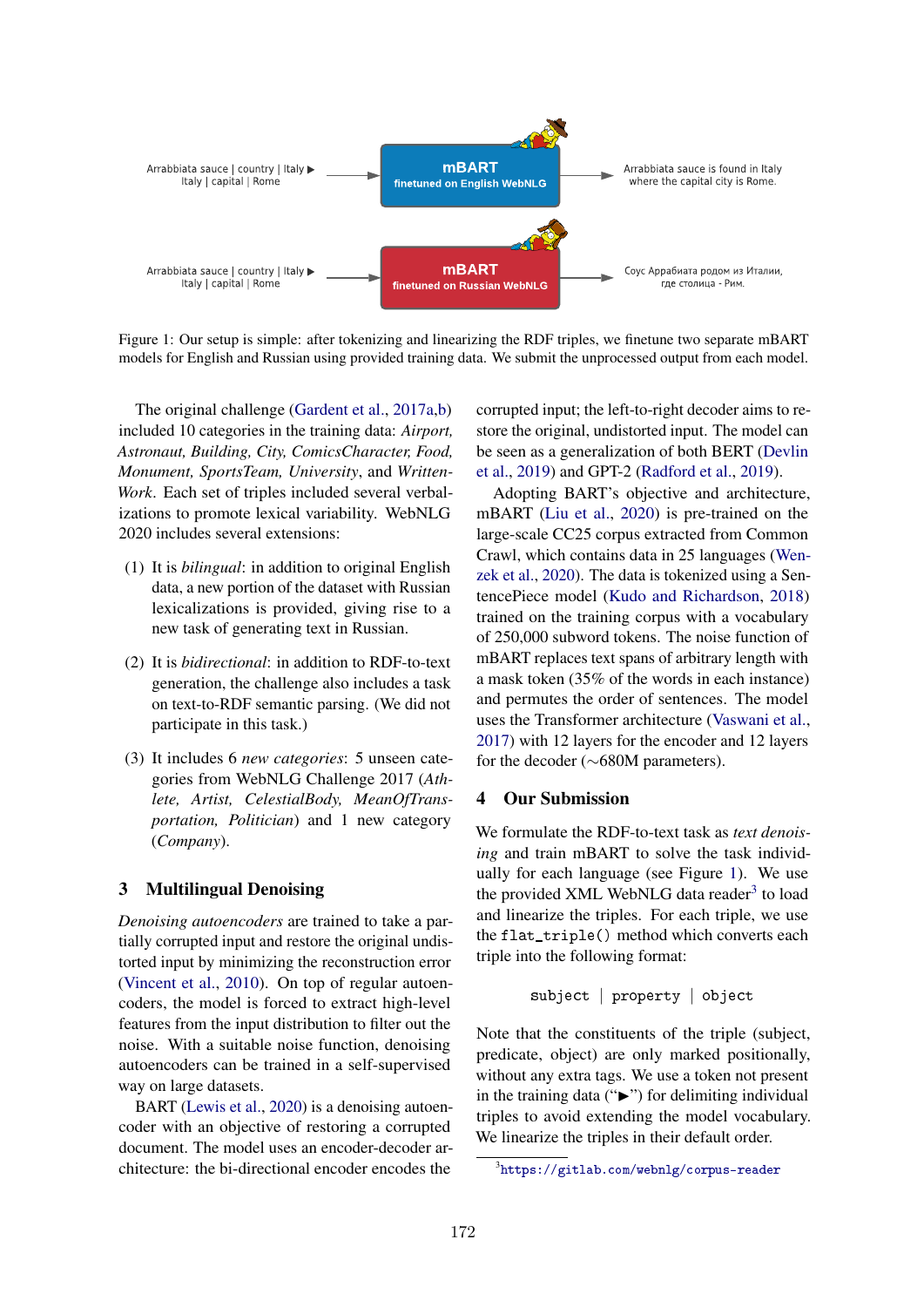| input<br>output [en] | weight   70.308 ▶ Piotr_Hallmann   birthDate<br>1987-08-25<br>Piotr_Hallmann  <br>Born on August 25th 1987, Piotr Hallmann has a weight of 70.308. |  |  |  |  |  |  |  |
|----------------------|----------------------------------------------------------------------------------------------------------------------------------------------------|--|--|--|--|--|--|--|
| input                | Ciudad_Ayala   populationMetro   1777539                                                                                                           |  |  |  |  |  |  |  |
| output [en]          | The population metro of Ciudad Ayala is 1777539.                                                                                                   |  |  |  |  |  |  |  |
| input                | Bakewell_tart   ingredient   Frangipane                                                                                                            |  |  |  |  |  |  |  |
| output [ru]          | Франжипан - один из ингредиентов тарта Бейквелл.                                                                                                   |  |  |  |  |  |  |  |
| transcription        | Franzhipan - odin iz ingredientov tarta Bejkvell.                                                                                                  |  |  |  |  |  |  |  |
| translation          | Frangipane is one of the ingredients of the Bakewell tart.                                                                                         |  |  |  |  |  |  |  |

Table 1: Example outputs from the mBART model(s) finetuned for RDF-to-text generation. (1) The model can work with unseen entities, dates and numbers. (2) The model is quite robust to unseen properties, such as populationMetro. However, the surface form of the property deviates too much from its meaning and the sentence is incorrect. (3) The model trained on Russian targets can use English data to form sentences in Russian, transcribing the entities to Cyrillic.

|             |                 | <b>BLEU</b> |      | <b>METEOR</b> |      | $ChrF++$ |      | TER   |      | <b>BERTScore</b> |      | <b>BLEURT</b> |      |
|-------------|-----------------|-------------|------|---------------|------|----------|------|-------|------|------------------|------|---------------|------|
| All         | Ours            | 50.34       | (10) | 0.398         | (8)  | 0.666    | (8)  | 0.435 | (7)  | 0.951            | (8)  | 0.57          | (8)  |
|             | <b>Baseline</b> | 40.57       | (14) | 0.373         | (15) | 0.621    | (15) | 0.517 | (14) | 0.943            | (14) | 0.47          | (12) |
| Seen Cat.   | Ours            | 59.13       | (10) | 0.422         | (10) | 0.712    | (9)  | 0.403 | (7)  | 0.960            | (9)  | 0.58          | (14) |
|             | <b>Baseline</b> | 42.95       | (31) | 0.387         | (27) | 0.650    | (28) | 0.563 | (31) | 0.943            | (31) | 0.41          | (31) |
| Unseen Cat. | Ours            | 42.24       | (10) | 0.375         | (13) | 0.617    | (10) | 0.46  | (7)  | 0.943            | (11) | 0.52          | (10) |
|             | <b>Baseline</b> | 37.56       | (12) | 0.357         | (15) | 0.584    | (15) | 0.51  | (13) | 0.940            | (12) | 0.44          | (12) |
| Unseen Ent. | Ours            | 51.23       | (4)  | 0.406         | (8)  | 0.687    | (7)  | 0.417 | (9)  | 0.959            | (8)  | 0.63          | (8)  |
|             | <b>Baseline</b> | 40.22       | (17) | 0.384         | (15) | 0.648    | (15) | 0.476 | (14) | 0.949            | (13) | 0.55          | (12) |

Table 2: Results of our approach on English (all data, seen categories, unseen categories, unseen entities), compared to the baseline. The numbers in brackets show the rank of each model (out of 35 submissions) with respect to the given metric.

Similarly to Freitag and Roy (2018), we observe that in English, linearized triples can be seen as a noisy version of the output text, where:

- subjects and objects are copied verbatim,
- predicates are shortened or reworded,
- function words are deleted.
- order of the entities is shuffled.

mBART's pretraining objective is different from this, but we hypothesize that it is similar enough to be relevant for our task. For denoising Russian, our intuition stems from mBART's successful application in machine translation (Liu et al., 2020).

We finetune the pre-trained mbart.CC25<sup>4</sup> model from the FAIRSEQ toolkit (Ott et al., 2019). We follow the example instructions for finetuning the model, changing only the total\_updates to 10,000 to reflect the smaller size of our data. We show the capabilities of our model in Table 1.

#### 5 Results

We report on WebNLG automatic and human evaluation results, as well as our own error analysis.

#### 5.1 Automatic Metrics

Automatic metrics used in the challenge include BLEU (Papineni et al., 2002), METEOR (Lavie and Agarwal, 2007), ChrF++ (Popovic´, 2017), TER (Snover et al., 2006), BERTScore (Zhang et al., 2020), and BLEURT (only used for English; Sellam et al., 2020). The results of our approach for English are shown in Table 2, comparing to the baseline.<sup>5</sup> We can see that our approach comfortably beats the baseline in all metrics and places in the first third of the submissions. While it does lose performance on unseen categories, the drop is not as dramatic as for many other competing approaches; our system is able to hold or improve its rank in the results table. Compare the baseline's ranking for seen categories, where it placed near the bottom of the list, and the ranking for unseen categories, where it scores in the first half – this shows that many approaches fared worse than the baseline on unseen categories, unlike our system.

The results for Russian are shown in Table 3. There were fewer submissions for Russian, and our system not only beats the baseline by a large

<sup>4</sup> [https://github.com/pytorch/fairseq/tree/](https://github.com/pytorch/fairseq/tree/master/examples/mbart) [master/examples/mbart](https://github.com/pytorch/fairseq/tree/master/examples/mbart)

<sup>5</sup>See [https://gerbil-nlg.dice-research.org/](https://gerbil-nlg.dice-research.org/gerbil/webnlg2020results) [gerbil/webnlg2020results](https://gerbil-nlg.dice-research.org/gerbil/webnlg2020results) for full results.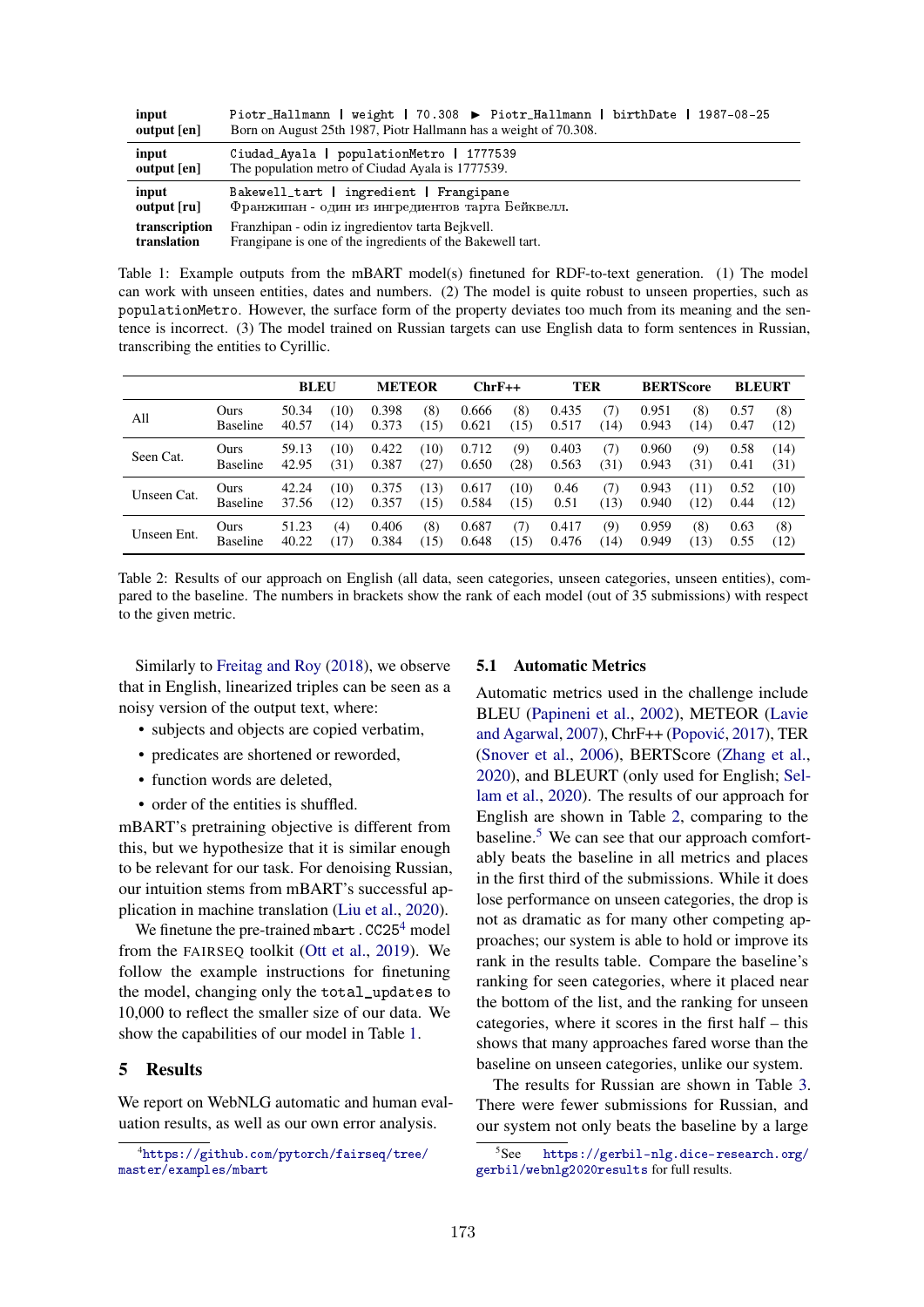|                  | <b>BLEU</b> |  | <b>METEOR</b>   |  | $ChrF++$                                                                     | TER | <b>BERTScore</b> |             |  |
|------------------|-------------|--|-----------------|--|------------------------------------------------------------------------------|-----|------------------|-------------|--|
| Ours<br>Baseline |             |  | 52.93 (1) 0.672 |  | $(2)$ 0.677 $(2)$ 0.398<br>23.53 (12) 0.461 (12) 0.511 (12) 0.680 (12) 0.836 |     | $(1)$ 0.909      | (1)<br>(12) |  |

Table 3: Results of our approach on Russian data, compared to the baseline. The numbers in brackets show the rank of each model (out of 12 submissions) if ordered by the given metric.

margin (as did all competing submissions), but it is able to rank first in 3 metrics out of 5 (BLEU, TER, BERTScore) and second in the remaining ones.

### 5.2 Human Evaluation

The challenge organizers ran a human evaluation campain<sup>6</sup>, where annotators were asked to ratefive aspects of the output texts: data coverage, relevance, correctness, text structure and fluency. Each criterion has been rated with a number in the range from "0" (completely disagree) to "100" (completely agree). The scores were clustered into groups (1-5; 1 being the best) among which there are no statistically significant differences according to the Wilcoxon rank-sum test (Wilcoxon, 1992).

Our systems placed in the top clusters (1 or 2) for both English and Russian. For English, our system ranks first for all the categories in *seen domains*, and first or second in *unseen entities* and *unseen domains*. In total, our English system achieved rank 1 for relevance, correctness and text structure, and rank 2 for data coverage and fluency. For Russian, our system ranks second for correctness and first in all other categories.

### 5.3 Manual Analysis

To better understand the nature of errors made by our system, we manually inspected a sample of 50 outputs in each language.<sup>7</sup> We found factual errors in 12 English outputs, mostly concentrated along the unseen categories (*Scientist*, *Movie*, *Musical Record*). The model tends to describe musical works and movies in terms of written works ("written", "published" etc.), i.e., the closest seen category. There are also several swaps in roles of the entities (e.g., "is to southeast" instead of "has to its southeast", "follows" instead of "is followed by" etc.). In a few cases, the model hallucinates a relation not specified in the data (e.g., "born on January 1, 1934 in Istanbul" when a date of birth and current residence is given, not the birthplace) or is not able to infer background knowledge not given on the input (it talks about a dead person in the present tense). The swaps in roles and hallucinated relations also occured in Russian; in addition, we found a hallucinated (correct) airport name and a few forgotten ingredients for a dish from a long list. Factual errors in Russian were less frequent (9 sentences), which is expected as there are no unseen categories. Moreover, the system shows an impressive performance at translating entity names from the English RDF into Russian.

We further found 10 outputs with suboptimal phrasing in English and 9 in Russian, where the model did not connect properties of the same type in a coordination (e.g., two musical genres for a record) or gave numbers without proper units (e.g., "runtime of 89.0" or "area of 250493000000.0").

### 6 Discussion

Our solution benefits from the denoising skills of the pre-trained mBART model, which to a certain extent combines all the tasks of the micro-planning pipeline (lexicalization, aggregation, surface realization, referring expression generation, sentence segmentation). Finetuning on task-specific data then mostly helps to specify the task at hand. Moreover, multilingual pre-training allows us to use a single architecture for both English and Russian.

That being said, we note the RDF-to-text task is far from solved. The performance of our model is noticeably lower on categories unseen in training, and it is prone to swapping relations of entities or hallucinating relations. Even though the longest examples in the WebNLG dataset fit into the model, the length of the input sequence is still limited and the model does not generalize for inputs of arbitrary size. Moreover, English and Russian are coincidentally the two most represented languages in the mBART pre-training corpora (ca. 300 GB of data each) and the performance of our model would probably be lower with low-resource languages.

 $6$ See [https://beng.dice-research.org/gerbil/](https://beng.dice-research.org/gerbil/webnlg2020resultshumaneval) [webnlg2020resultshumaneval](https://beng.dice-research.org/gerbil/webnlg2020resultshumaneval) for full results.

 $7$ While one of the authors has some knowledge of Russian, it is nowhere near a native level. Automatic back-translation to English was used in a few cases to facilitate understanding.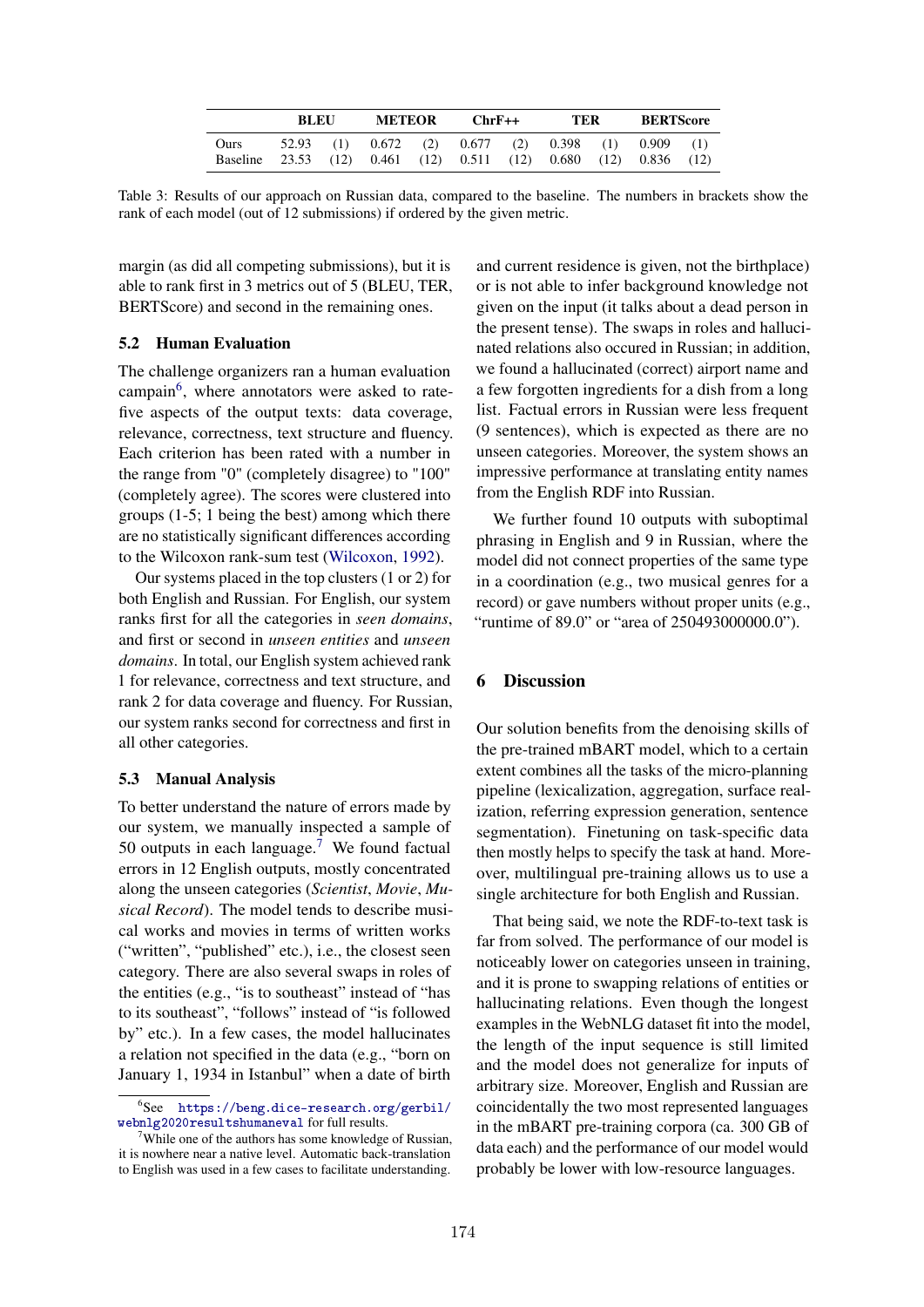# 7 Conclusion

We presented a simple setup for RDF-to-text generation, consisting of triple linearization and text denosing. With the help of a multilingual pretrained model, this approach is language-agnostic and yields high-quality results with minimal effort. We hope that it will serve as a baseline for more complex approaches to RDF-to-text generation.

## Acknowledgements

This work was supported by the Charles University GAUK grant No. 140320, the SVV project No. 260575, and the Charles University project PRIMUS/19/SCI/10.

# References

- Thiago Castro-Ferreira, Claire Gardent, Nikolai Ilinykh, Chris van der Lee, Simon Mille, Diego Moussalem, and Anastasia Shimorina. 2020. The 2020 bilingual, bi-directional WebNLG+ shared task: Overview and evaluation results (WebNLG+ 2020). In *Proceedings of the 3rd WebNLG Workshop on Natural Language Generation from the Semantic Web (WebNLG+ 2020)*, Online.
- Xilun Chen and Claire Cardie. 2018. [Unsupervised](https://www.aclweb.org/anthology/D18-1024) [multilingual word embeddings.](https://www.aclweb.org/anthology/D18-1024) In *Proceedings of the 2018 Conference on Empirical Methods in Natural Language Processing*, pages 261–270, Brussels, Belgium.
- Zhiyu Chen, Harini Eavani, Wenhu Chen, Yinyin Liu, and William Yang Wang. 2020. [Few-shot NLG with](https://www.aclweb.org/anthology/2020.acl-main.18) [pre-trained language model.](https://www.aclweb.org/anthology/2020.acl-main.18) In *Proceedings of the 58th Annual Meeting of the Association for Computational Linguistics*, pages 183–190, Online.
- Alexis Conneau, Kartikay Khandelwal, Naman Goyal, Vishrav Chaudhary, Guillaume Wenzek, Francisco Guzmán, Edouard Grave, Myle Ott, Luke Zettlemoyer, and Veselin Stoyanov. 2020. [Unsupervised](https://doi.org/10.18653/v1/2020.acl-main.747) [cross-lingual representation learning at scale.](https://doi.org/10.18653/v1/2020.acl-main.747) In *Proceedings of the 58th Annual Meeting of the Association for Computational Linguistics*, pages 8440– 8451, Online.
- Jacob Devlin, Ming-Wei Chang, Kenton Lee, and Kristina Toutanova. 2019. [BERT: Pre-training of](https://doi.org/10.18653/v1/N19-1423) [deep bidirectional transformers for language under](https://doi.org/10.18653/v1/N19-1423)[standing.](https://doi.org/10.18653/v1/N19-1423) In *Proceedings of the 2019 Conference of the North American Chapter of the Association for Computational Linguistics: Human Language Technologies, Volume 1 (Long and Short Papers)*, pages 4171–4186, Minneapolis, Minnesota.
- Ondřej Dušek, Jekaterina Novikova, and Verena Rieser. 2020. [Evaluating the state-of-the-art of end-to-end](https://doi.org/10.1016/j.csl.2019.06.009) [natural language generation: The E2E NLG Chal](https://doi.org/10.1016/j.csl.2019.06.009)[lenge.](https://doi.org/10.1016/j.csl.2019.06.009) *Computer Speech & Language*, 59:123–156.
- Markus Freitag and Scott Roy. 2018. [Unsupervised](http://aclweb.org/anthology/D18-1426) [Natural Language Generation with Denoising Au](http://aclweb.org/anthology/D18-1426)[toencoders.](http://aclweb.org/anthology/D18-1426) In *Proceedings of the 2018 Conference on Empirical Methods in Natural Language Processing*, pages 3922–3929, Brussels, Belgium.
- Claire Gardent, Anastasia Shimorina, Shashi Narayan, and Laura Perez-Beltrachini. 2017a. [Creating train](https://doi.org/10.18653/v1/P17-1017)[ing corpora for NLG micro-planning.](https://doi.org/10.18653/v1/P17-1017) In *55th annual meeting of the Association for Computational Linguistics (ACL)*, pages 179–188, Vancouver, Canada.
- Claire Gardent, Anastasia Shimorina, Shashi Narayan, and Laura Perez-Beltrachini. 2017b. [The WebNLG](http://www.aclweb.org/anthology/W17-3518) [challenge: Generating text from RDF data.](http://www.aclweb.org/anthology/W17-3518) In *Proceedings of the 10th International Conference on Natural Language Generation*, pages 124–133, Santiago de Compostela, Spain.
- Taku Kudo and John Richardson. 2018. [SentencePiece:](https://doi.org/10.18653/v1/D18-2012) [A simple and language independent subword tok](https://doi.org/10.18653/v1/D18-2012)[enizer and detokenizer for neural text processing.](https://doi.org/10.18653/v1/D18-2012) In *Proceedings of the 2018 Conference on Empirical Methods in Natural Language Processing: System Demonstrations*, pages 66–71, Brussels, Belgium.
- Guillaume Lample and Alexis Conneau. 2019. [Cross](http://arxiv.org/abs/1901.07291)[lingual language model pretraining.](http://arxiv.org/abs/1901.07291) *arXiv preprint arXiv:1901.07291*.
- Alon Lavie and Abhaya Agarwal. 2007. [Meteor: An](https://www.aclweb.org/anthology/W07-0734) [Automatic Metric for MT Evaluation with High Lev](https://www.aclweb.org/anthology/W07-0734)[els of Correlation with Human Judgments.](https://www.aclweb.org/anthology/W07-0734) In *Proceedings of the Second Workshop on Statistical Machine Translation*, pages 228–231, Prague, Czech Republic.
- Mike Lewis, Yinhan Liu, Naman Goyal, Marjan Ghazvininejad, Abdelrahman Mohamed, Omer Levy, Veselin Stoyanov, and Luke Zettlemoyer. 2020. [BART: Denoising sequence-to-sequence pre](https://doi.org/10.18653/v1/2020.acl-main.703)[training for natural language generation, translation,](https://doi.org/10.18653/v1/2020.acl-main.703) [and comprehension.](https://doi.org/10.18653/v1/2020.acl-main.703) In *Proceedings of the 58th Annual Meeting of the Association for Computational Linguistics*, pages 7871–7880, Online.
- Yinhan Liu, Jiatao Gu, Naman Goyal, Xian Li, Sergey Edunov, Marjan Ghazvininejad, Mike Lewis, and Luke Zettlemoyer. 2020. [Multilingual denoising](https://arxiv.org/abs/2001.08210) [pre-training for neural machine translation.](https://arxiv.org/abs/2001.08210) *arXiv preprint arXiv:2001.08210*.
- Diego Moussalem, Paramjot Kaur, Thiago Castro-Ferreira, Chris van der Lee, Anastasia Shimorina, Felix Conrads, Michael Röder, René Speck, Claire Gardent, Simon Mille, Nikolai Ilinykh, and Axel-Cyrille Ngonga Ngomo. 2020. A general benchmarking framework for text generation. In *Proceedings of the 3rd WebNLG Workshop on Natural Language Generation from the Semantic Web (WebNLG+ 2020)*, Online.
- Myle Ott, Sergey Edunov, Alexei Baevski, Angela Fan, Sam Gross, Nathan Ng, David Grangier, and